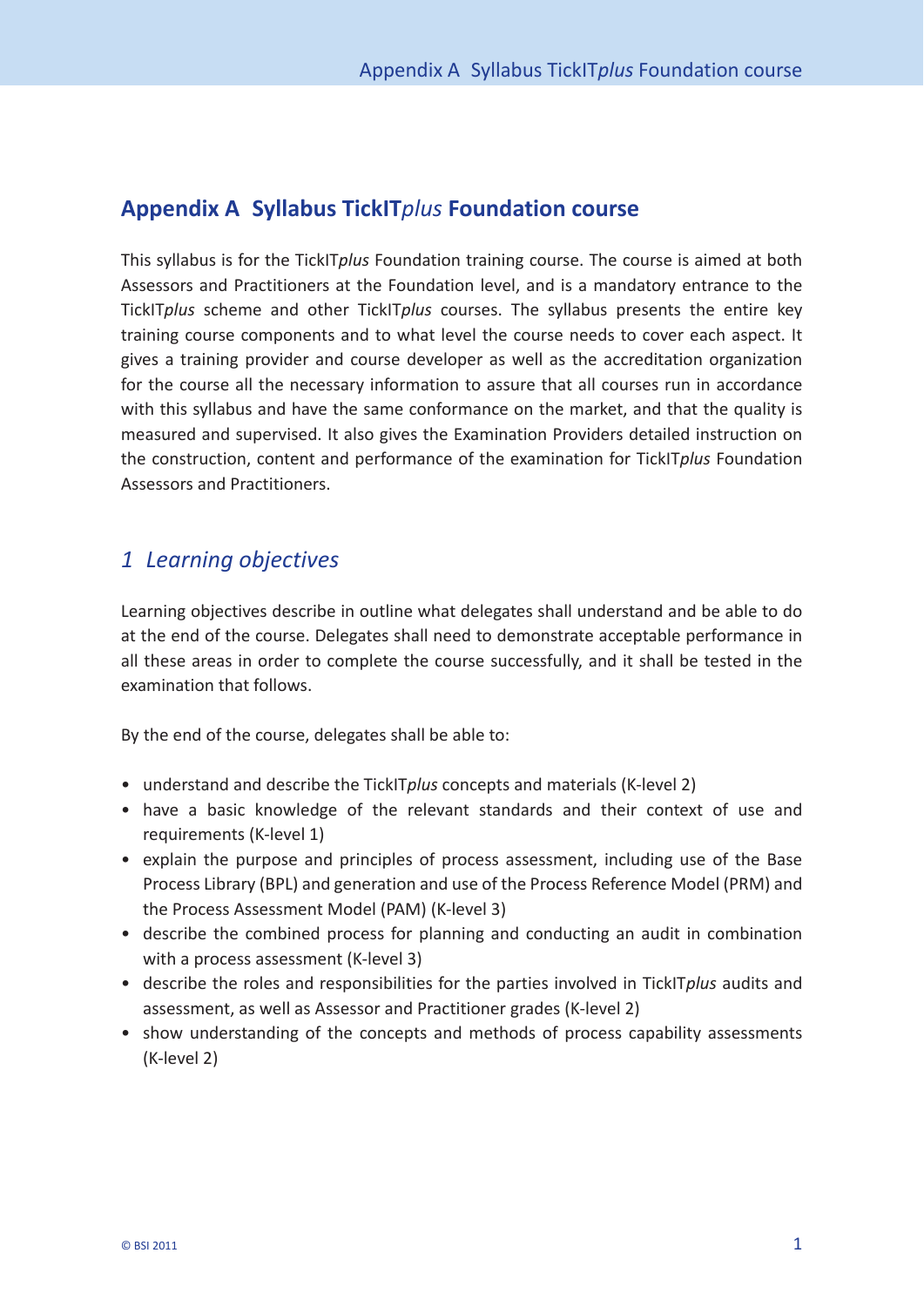• act as an Assessor or Practitioner, with the skills needed to participate and conduct assessments at Foundation level (K-level 3).

The K-level factor is described in Section 3, 'Course content' in this appendix.

## *2 Course prerequisites*

The course provider must declare in their marketing and information material that the following prerequisites exist and also undertake an appropriate check that the delegates fulfil them, at least at the start of the course. The prerequisites are based on the requirements in the *Core Scheme Requirements Baseline 1.1* of TickIT*plus*.

Prerequisites for the TickIT*plus* Foundation course are:

- a good understanding of the content and aims of ISO 9001 through training or use
- a general awareness of standards related to IT and software quality
- a good knowledge and understanding of quality issues in IT and software through training or use
- an understanding of process management and its meaning through training or use
- a good knowledge and experience of basic audit techniques through training or use (to become a TickIT*plus* Foundation Assessor, Lead Auditor training or equivalent is mandatory, and, for a Practitioner, highly recommended).

## *3 Course content*

Each course element describes a basic learning component that needs to be covered both by the course and the related examination. Where a more detailed description of what the course shall cover is required, this is shown in the table below.

The K-level indicator provides an indication of the degree of detail expected and knowledge to be demonstrated, as follows:

- 1 (know, remember, recognize, recall) basic understanding and recognition only
- 2 (understand, explain, give reasons, compare, classify, summarize) appreciation of the purpose and how it fits into the overall scheme
- 3 (apply in a specific context) detailed understanding and the ability to implement worked examples where appropriate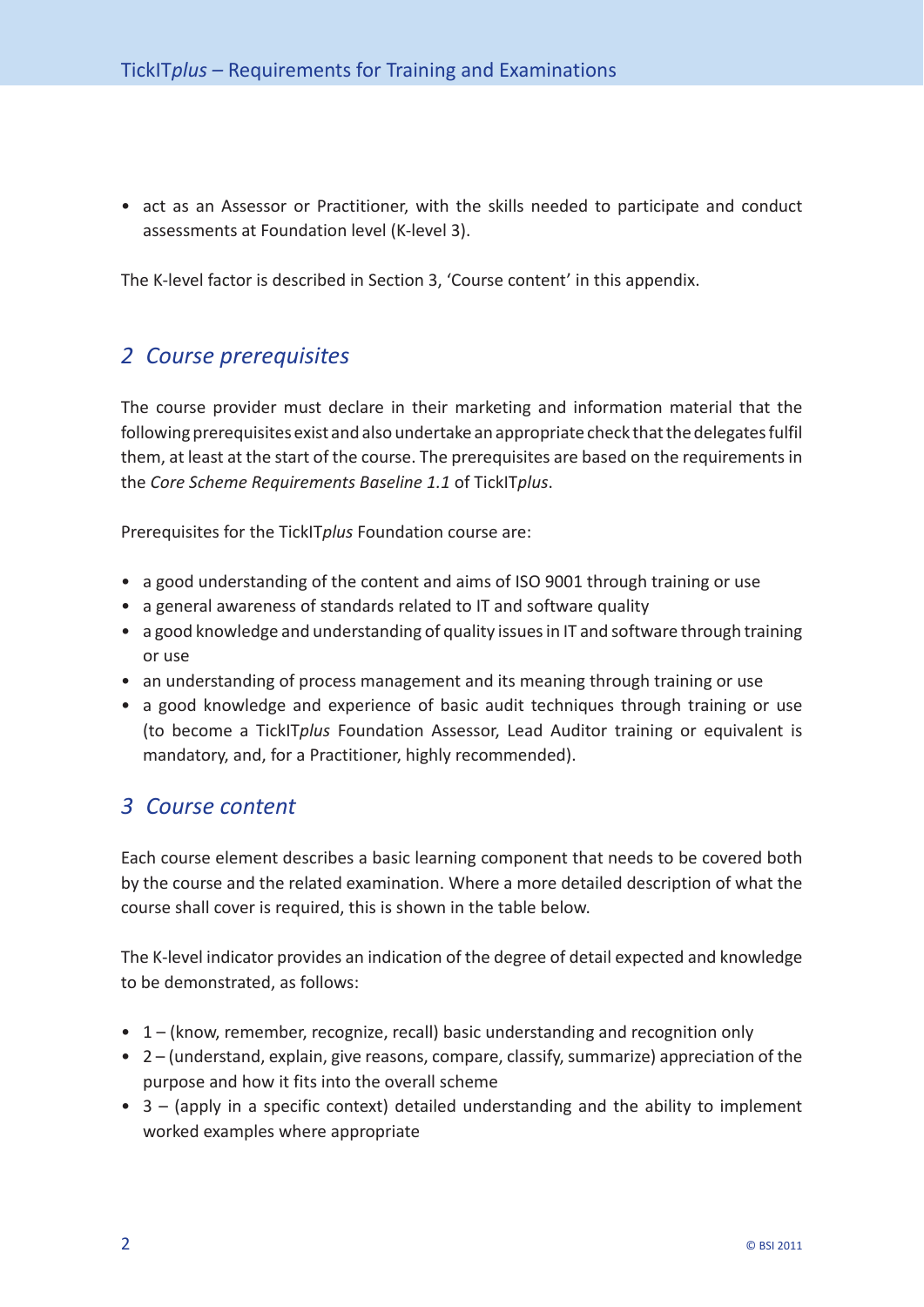• 4 – (analyse) ability to separate information in a scenario into its basic parts for better understanding and distinguish between facts and inferences (not used for the Foundation course).

The K-level indicator is complemented by a coverage indicator describing how much detail shall be covered in a specific course. Other courses or prerequisites complete any coverage gaps. This index is defined as follows:

- 1 covered briefly as an overview, often as a repetition or as an introduction to deeper coverage in later courses
- 2 general coverage of the basic concepts for understanding and use
- 3 covered in detail for a full understanding and the ability to practice in accordance with TickIT*plus* requirements.

(Example: where participants are expected to have some audit experience or training and then audit process, this is indicated as K-level 3 and coverage 1.)

It is up to the course provider to combine the course elements across the sessions, which shall be focused on in presentations and what depth of knowledge shall be gained via exercises. Elements with a K-level indicator of 3 or 4 shall always have some practical **exercises related to them.**

At accreditation of the course, the list of course elements shall be used to assure that the content and the learning objectives have been met through the presentation sessions and exercises.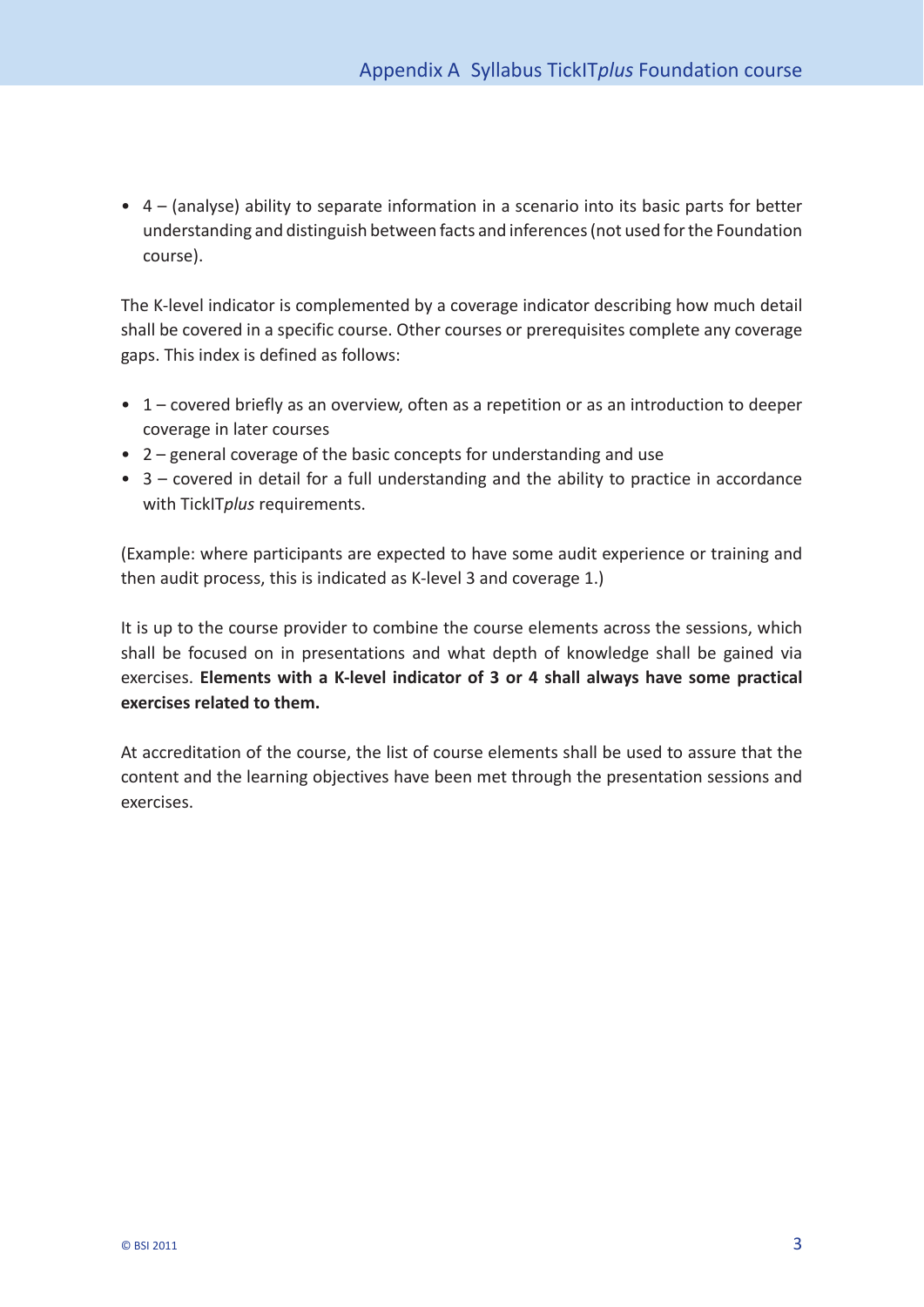| <b>Course element</b>                                   | <b>Overview</b>                                                  | <b>Content</b>                                                                                                             | <b>K-level</b> | Coverage       | <b>Examination</b> |
|---------------------------------------------------------|------------------------------------------------------------------|----------------------------------------------------------------------------------------------------------------------------|----------------|----------------|--------------------|
|                                                         |                                                                  | <b>Introduction and overview</b>                                                                                           |                |                |                    |
| AO Introduction to the course                           |                                                                  |                                                                                                                            |                |                |                    |
| Content                                                 | Describe the course<br>format                                    | Describe the course format, course objectives, course<br>material and format for performance assessment and<br>examination | $\mathbf{1}$   | $\mathbf{1}$   |                    |
| Background                                              | Describe the TickIT<br>concept and the reasons<br>for TickITplus | Describe the TickIT scheme background and concept                                                                          | $\mathbf{1}$   | 2              |                    |
|                                                         |                                                                  | Describe the background for developing TickITplus and<br>the aims of TickITplus                                            | $\mathbf{1}$   | $\overline{2}$ |                    |
|                                                         | A1 General overview of the scheme - concepts and implementation  |                                                                                                                            |                |                |                    |
| TickITplus                                              | Overview of TickITplus                                           | Go through the basic concepts of TickITplus and the<br>combination of an audit and a process assessment                    | $\overline{2}$ | 3              | X                  |
|                                                         |                                                                  | Introduce the BPL and the key role played by this tool                                                                     | $\overline{2}$ | $\overline{2}$ |                    |
|                                                         |                                                                  | Introduce the focus on improvement and the<br>improvement plan                                                             | $\mathbf{1}$   | $\mathbf{1}$   |                    |
|                                                         |                                                                  | Introduce the different requirements standards used in<br>the scheme and also the compliance standards and their<br>use    | $\mathbf{1}$   | $\mathbf{1}$   |                    |
|                                                         | TickITplus dossier and<br>organizations                          | Introduce the TickITplus organizations and their different<br>roles                                                        | $\mathbf 2$    | $\overline{2}$ | X                  |
|                                                         |                                                                  | Introduce the TickITplus documentation structure and<br>content                                                            | $\overline{2}$ | $\overline{2}$ |                    |
|                                                         |                                                                  | Introduce the TickITplus website                                                                                           | $\mathbf{1}$   | $\mathbf{1}$   |                    |
| Knowledge of<br>ISO/IEC 15504 and<br>process capability | Structure and content of<br>ISO/IEC 15504                        | Explain the structure and different components in the<br>standard                                                          | $\overline{2}$ | $\overline{2}$ | X                  |
|                                                         | Examination of<br>ISO/IEC 15504-2                                | Introduce the concept of process assessment through a<br>presentation of ISO/IEC 15504-2 and its requirements              | $\overline{3}$ | 3              | Χ                  |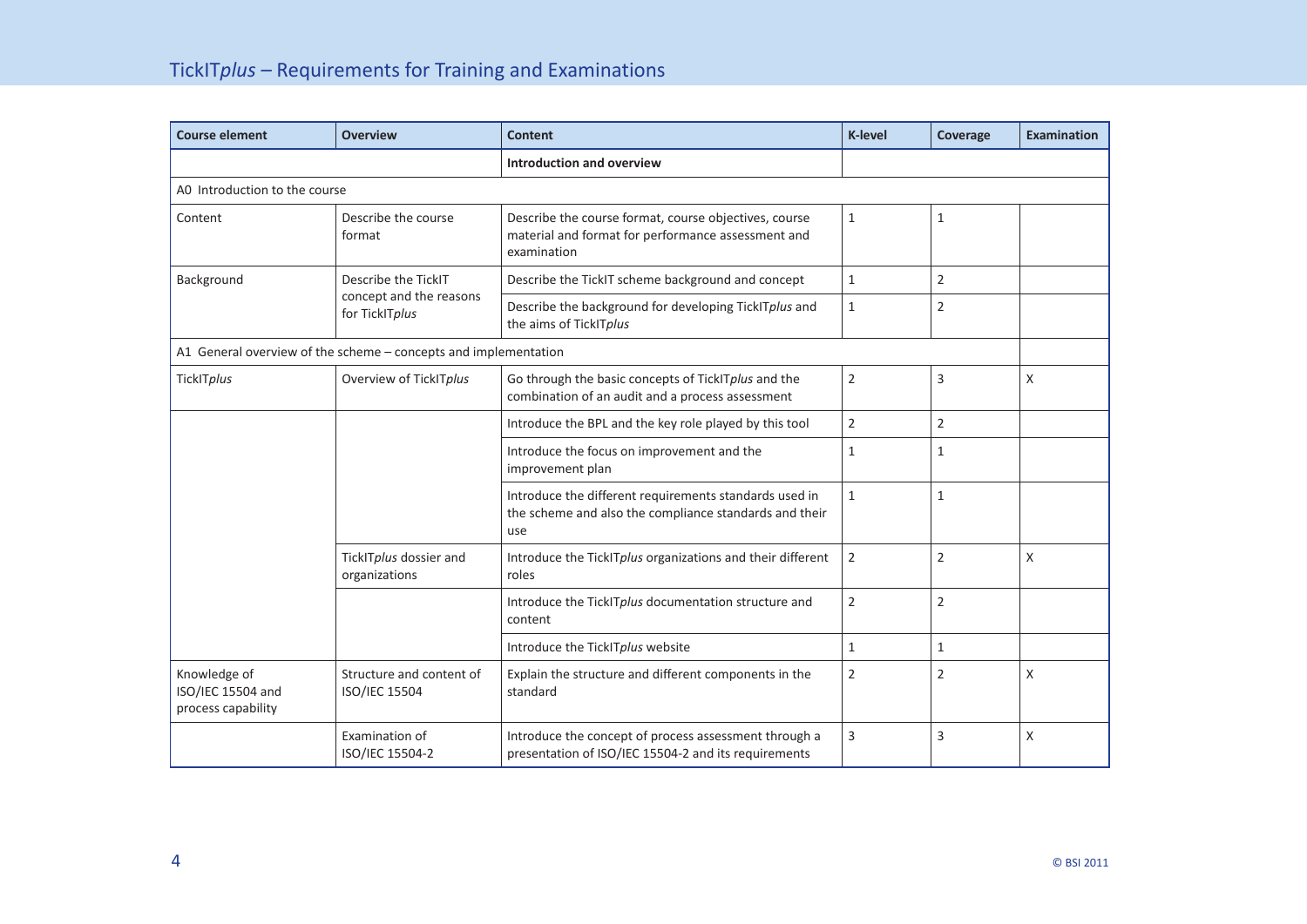| <b>Course element</b>                                            | <b>Overview</b>                                             | <b>Content</b>                                                                                                                                                                                                | <b>K-level</b> | Coverage       | <b>Examination</b> |  |
|------------------------------------------------------------------|-------------------------------------------------------------|---------------------------------------------------------------------------------------------------------------------------------------------------------------------------------------------------------------|----------------|----------------|--------------------|--|
| A2 Introduction of roles in TickITplus assessment                |                                                             |                                                                                                                                                                                                               |                |                |                    |  |
| TickITplus roles and grades                                      | TickITplus Assessor role<br>and grades                      | Present and go through the requirements of the different<br>Assessor roles                                                                                                                                    | $\overline{2}$ | 3              | X                  |  |
|                                                                  | TickITplus Practitioner role<br>and grades                  | Present and go through the requirements of the different<br><b>Practitioner roles</b>                                                                                                                         | $\overline{2}$ | $\overline{3}$ | X                  |  |
|                                                                  |                                                             | Discuss how the different Assessors and Practitioners can<br>co-operate in an assessment situation                                                                                                            | $\mathbf{1}$   | 1              |                    |  |
|                                                                  | A3 Presentation of the requirement standards for TickITplus |                                                                                                                                                                                                               |                |                |                    |  |
| Knowledge of related<br>standards                                | Structure and content of<br>ISO 9001                        | Describe the structure and content of the standard<br>in brief and describe and go through the TickITplus<br>interpretation of mandatory processes in the BPL                                                 | $\mathbf{1}$   | $\overline{2}$ | X                  |  |
|                                                                  | Introduction to ISO 2000<br>and ISO 27001                   | Describe these standards in brief and describe how they<br>are used in TickITplus for certification scope and Skills<br>Profiles                                                                              | $\mathbf{1}$   | $1\,$          |                    |  |
| A4 Presentation of the TickITplus concept for process assessment |                                                             |                                                                                                                                                                                                               |                |                |                    |  |
| Process assessment                                               | Assessment process                                          | Describe the assessment process for both internal use<br>and certification and how it is effected by TickITplus;<br>show the combined audit and assessment flow and<br>present the different assessment types | $\overline{2}$ | $\overline{2}$ | X                  |  |
|                                                                  | The PAM                                                     | Explain the structure and use of BPL, PRM and PAM<br>in TickITplus, including process types (A, B and C) and<br>process instances                                                                             | 3              | 3              | X                  |  |
|                                                                  | Process and capability<br>dimension                         | Describe the concept of capability measure in TickITplus                                                                                                                                                      | $\overline{3}$ | $\overline{2}$ | X                  |  |
| A5 Presentation of the assessment variants in TickITplus         |                                                             |                                                                                                                                                                                                               |                |                |                    |  |
| Concepts of self-<br>assessment, and<br>certification            | Different parties for<br>assessment                         | Introduce the different variants, go into detail about what<br>differentiates them and the road map to certification                                                                                          | $\overline{2}$ | $\overline{2}$ | Χ                  |  |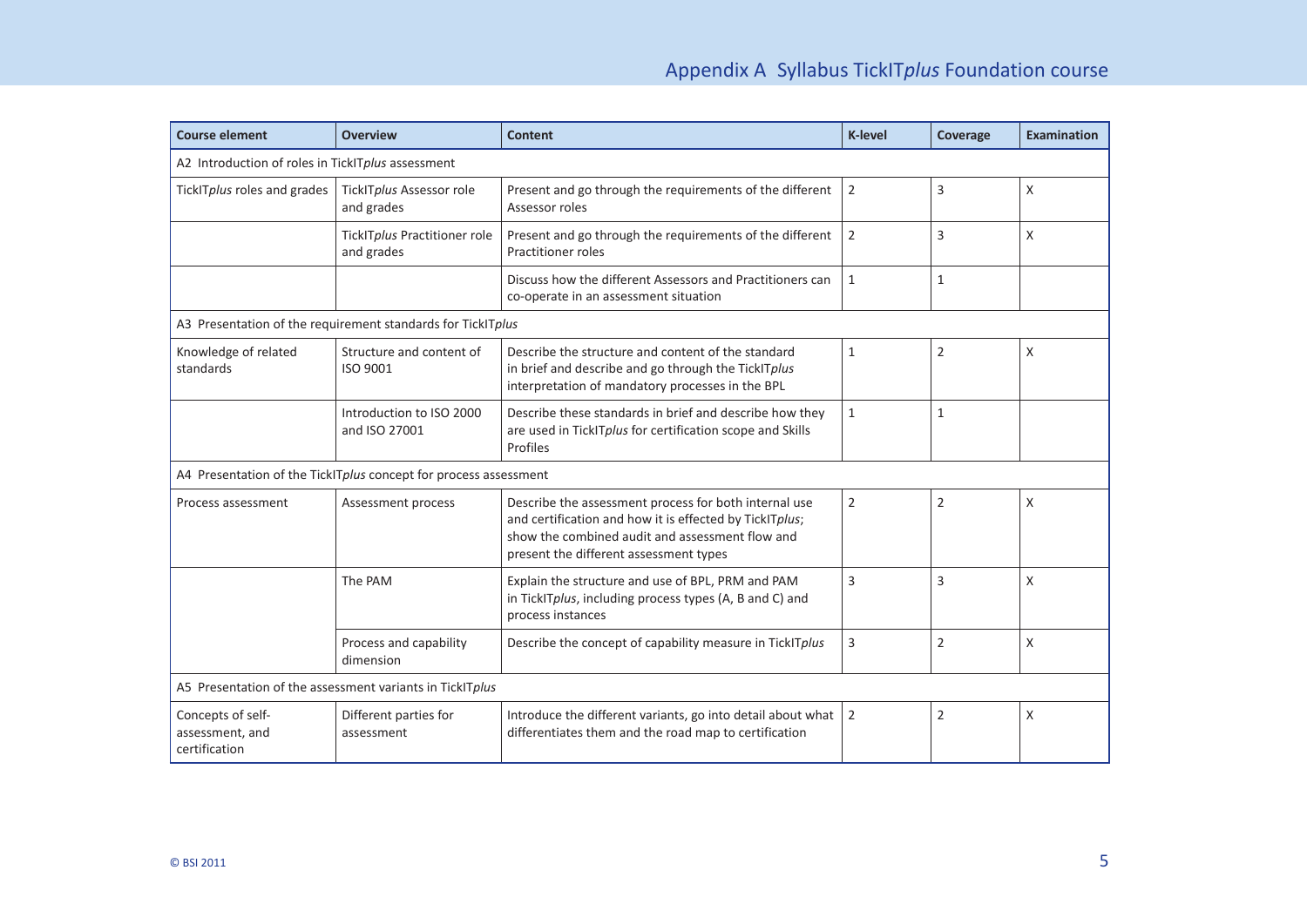| <b>Course element</b>                                                                                        | <b>Overview</b>                                          | <b>Content</b>                                                                                                                                         | <b>K-level</b> | <b>Coverage</b> | <b>Examination</b> |
|--------------------------------------------------------------------------------------------------------------|----------------------------------------------------------|--------------------------------------------------------------------------------------------------------------------------------------------------------|----------------|-----------------|--------------------|
| A6 Presentation of Skills Profiles and their use in TickITplus                                               |                                                          |                                                                                                                                                        |                |                 |                    |
| <b>Understanding Skills</b><br>Profiles and the use of<br>Skills Framework for the<br>Information Age (SFIA) | Competence requirements                                  | Describe the different Profiles and their use in scope and<br>assessment resourcing                                                                    | 1              | $\overline{2}$  | X                  |
| A7 Presentation of the scheme documentation and Configuration Management                                     |                                                          |                                                                                                                                                        |                |                 |                    |
| Understanding the<br>TickITplus scheme<br>documentation structure                                            | TickITplus documents and<br>their content                | Describe the content in the different TickITplus<br>documents as well as the baseline structure and how they<br>are interrelated                       | $\overline{2}$ | $\overline{2}$  | X                  |
|                                                                                                              |                                                          | <b>Operation of the scheme</b>                                                                                                                         |                |                 |                    |
|                                                                                                              | B1 TickITplus capability assessment concepts and methods |                                                                                                                                                        |                |                 |                    |
|                                                                                                              | Process assessment<br>concept                            | Include a detailed examination of ISO/IEC 15504-2, and<br>describe PRM and process capability model components                                         | 3              | $\overline{2}$  | X                  |
|                                                                                                              | Process assessment<br>framework                          | Describe how process assessment acts as the basis for<br>both requirement and capability assessment                                                    | $\overline{2}$ | $\overline{2}$  | Χ                  |
| B2 The TickITplus concepts and use of the BPL and its use in producing a PRM                                 |                                                          |                                                                                                                                                        |                |                 |                    |
|                                                                                                              | Structure of the BPL                                     | Describe the process groupings, and their relationship to<br>requirements and reference standards - and also their<br>differences from these standards | 3              | 3               | X                  |
|                                                                                                              |                                                          | Go through the mapping of requirements from standards<br>into the BPL                                                                                  | 3              | $\overline{2}$  | X                  |
|                                                                                                              |                                                          | Describe process outcomes, base practices and work<br>products, and give examples                                                                      | 3              | 3               | X                  |
|                                                                                                              |                                                          | Describe the BPL structure and its use                                                                                                                 | 3              | 3               | X                  |
|                                                                                                              | The PRM concept                                          | Describe the format and nomenclature of the PRM and its<br>relationship to the Quality Management System (QMS)                                         | 2              | $\overline{2}$  | X                  |
|                                                                                                              | PRM scoping                                              | Describe the different scope domains, their interrelations<br>and how they relates to Skills Profiles                                                  | 2              | $\overline{2}$  | X                  |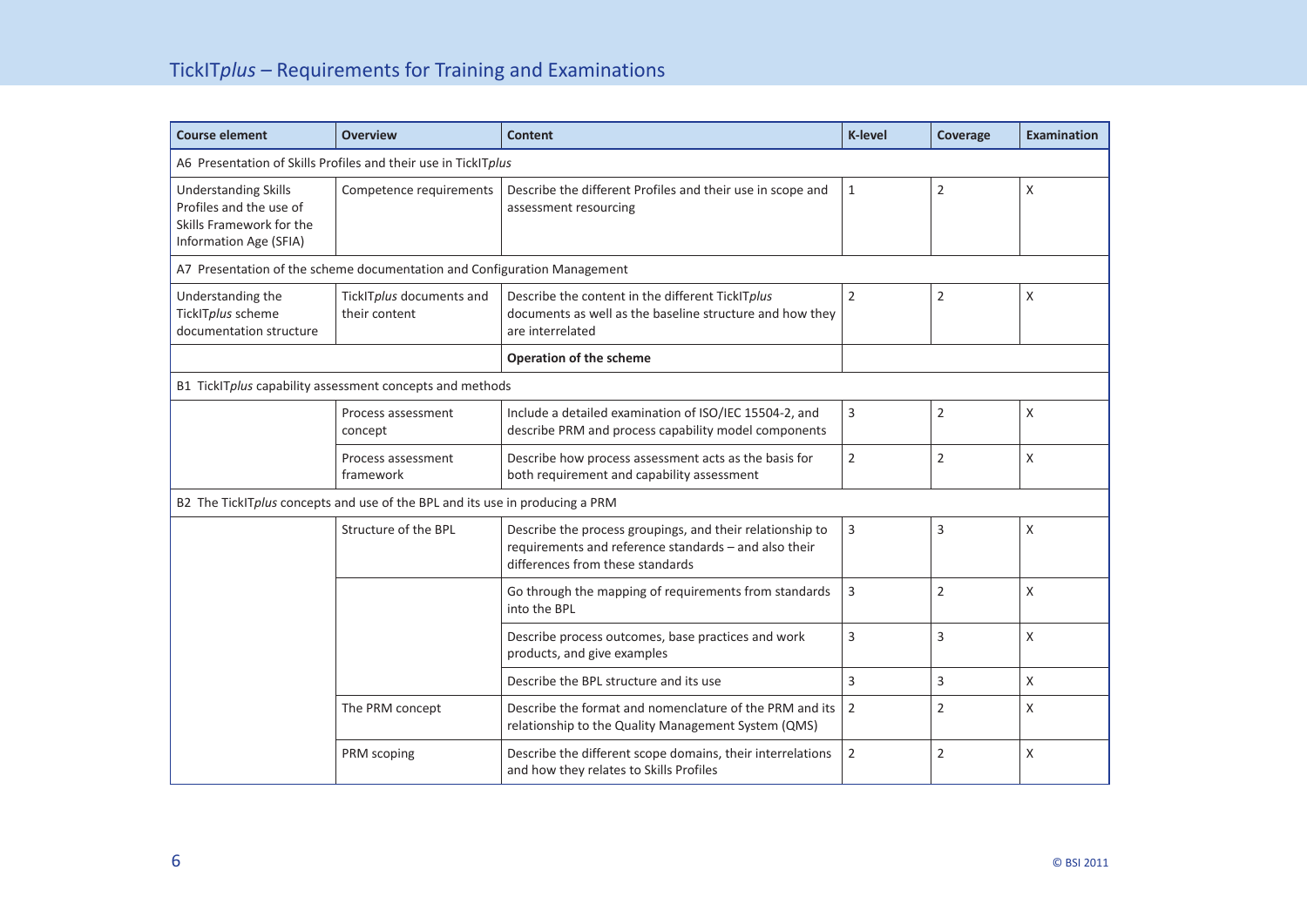| <b>Course element</b>                                                   | <b>Overview</b>                                                   | <b>Content</b>                                                                                                                                                                                      | <b>K-level</b> | Coverage       | <b>Examination</b> |  |
|-------------------------------------------------------------------------|-------------------------------------------------------------------|-----------------------------------------------------------------------------------------------------------------------------------------------------------------------------------------------------|----------------|----------------|--------------------|--|
|                                                                         | Mapping BPL to PRM                                                | Give examples of how mapping BPL to PRM is done at<br>the Foundation level, and explain multiple core and<br>supplementary outcomes as well as generic, defined and<br><b>Implemented Processes</b> | 3              | 3              | X                  |  |
| B3 Development and use of PAM and tools                                 |                                                                   |                                                                                                                                                                                                     |                |                |                    |  |
|                                                                         | Introduction to the PAM                                           | Describe the content of a PAM as well as its use                                                                                                                                                    | $\overline{2}$ | 2              | X                  |  |
|                                                                         |                                                                   | Describe how the scope influences the development of<br>the PAM                                                                                                                                     | 2              | $\overline{2}$ | X                  |  |
|                                                                         |                                                                   | Explain a typical PAM for a TickITplus Foundation<br>assessment                                                                                                                                     | $\mathsf 3$    | $\overline{3}$ | X                  |  |
|                                                                         |                                                                   | Show how a PAM can be defined from an existing PRM                                                                                                                                                  | $\mathsf 3$    | $\mathsf 3$    | X                  |  |
| B4 Transferring assessment results into capability maturity levels      |                                                                   |                                                                                                                                                                                                     |                |                |                    |  |
|                                                                         | Transferring the<br>assessment result to<br>capability            | Describe through different examples how an assessment<br>result is counted and translated to capability                                                                                             | $\overline{2}$ | $\mathbf{1}$   | X                  |  |
|                                                                         | Translating capability<br>results to maturity level               | Describe the differences between the maturity levels and<br>which processes are related to the Gold and Platinum<br>levels                                                                          | $\mathbf{1}$   | $\mathbf{1}$   |                    |  |
| B5 How to perform TickITplus Foundation assessments and data collection |                                                                   |                                                                                                                                                                                                     |                |                |                    |  |
|                                                                         | Describe the process for<br>performing a Foundation<br>assessment | Introduce ways of undertaking data collection and<br>describe these for the Foundation level                                                                                                        | 1              | $\overline{2}$ |                    |  |
|                                                                         |                                                                   | Introduce the Assessment Strategy and give an example<br>of a Foundation assessment programme; describe the<br>planning process                                                                     | $\overline{2}$ | $\overline{2}$ |                    |  |
|                                                                         |                                                                   | Describe the outcome from the assessment in the form of<br>what shall be recorded and presented                                                                                                     | $\mathbf{1}$   | $\overline{2}$ |                    |  |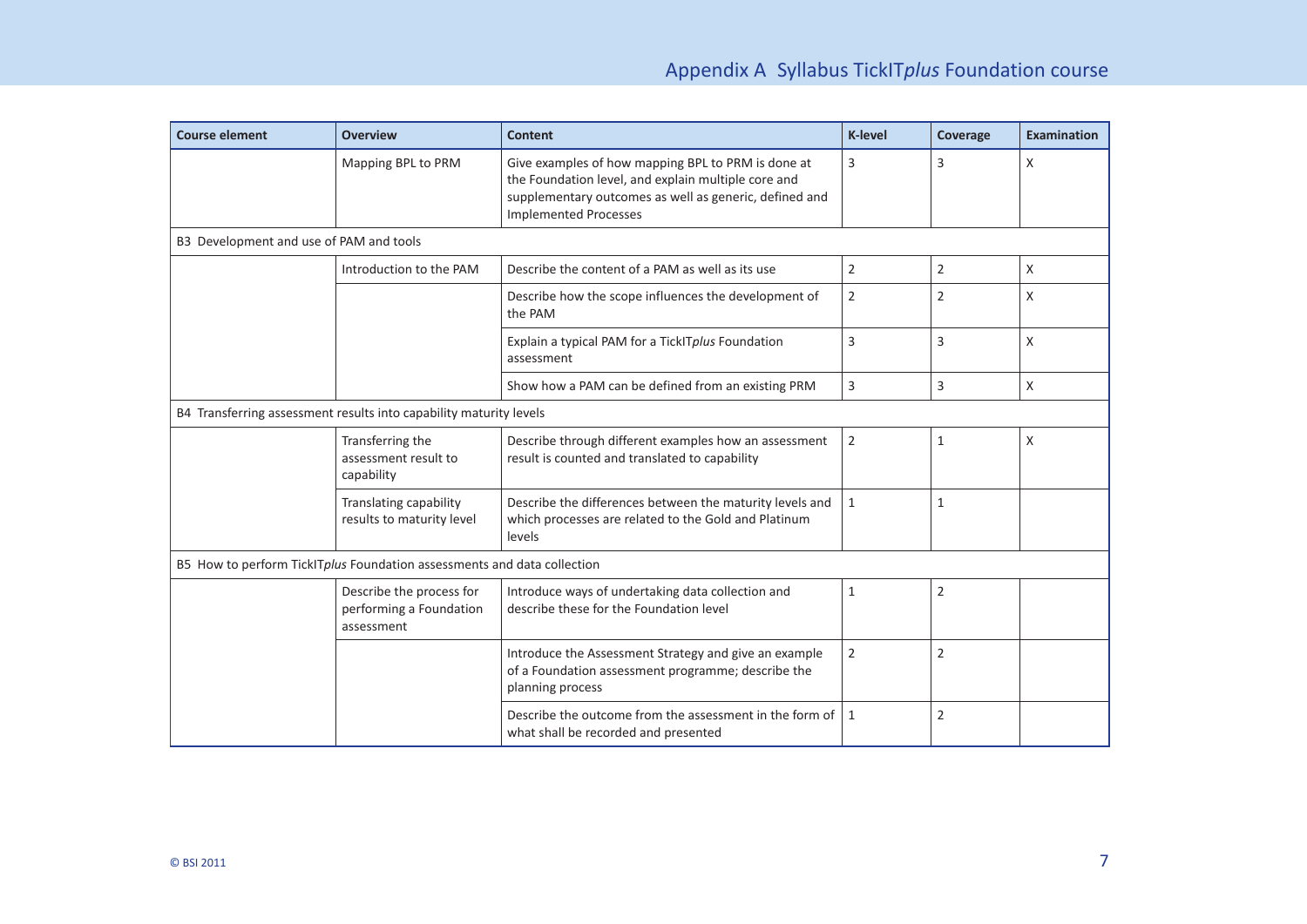| <b>Course element</b>                                            | <b>Overview</b>                                               | <b>Content</b>                                                                                                                                             | <b>K-level</b> | Coverage       | <b>Examination</b> |
|------------------------------------------------------------------|---------------------------------------------------------------|------------------------------------------------------------------------------------------------------------------------------------------------------------|----------------|----------------|--------------------|
| B6 How to perform assessments at the Bronze level                |                                                               |                                                                                                                                                            |                |                |                    |
|                                                                  |                                                               | Introduce differences from a Foundation assessment                                                                                                         | $\mathbf{1}$   | $\mathbf{1}$   |                    |
| B7 How to perform assessment at the Silver level                 |                                                               |                                                                                                                                                            |                |                |                    |
|                                                                  | Not covered in this course                                    |                                                                                                                                                            |                |                |                    |
|                                                                  | B8 How to perform assessments at the Gold and Platinum levels |                                                                                                                                                            |                |                |                    |
| Not covered in this course                                       |                                                               |                                                                                                                                                            |                |                |                    |
|                                                                  | Not covered in this course                                    |                                                                                                                                                            |                |                |                    |
|                                                                  | B9 TickITplus audit and assessment scoping and planning       |                                                                                                                                                            |                |                |                    |
|                                                                  |                                                               | Describe audit scoping, use of Scope Profiles and planning<br>for a Foundation level audit; describe the Assessment<br>Strategy and the planning process   | $\overline{3}$ | 2              | X                  |
| B10 TickITplus use of improvements planning and assessment       |                                                               |                                                                                                                                                            |                |                |                    |
|                                                                  |                                                               | Introduce the role of the improvement plan as a basis for<br><b>Assessment Planning</b>                                                                    | $\mathbf{1}$   | 1              |                    |
| B11 Conducting capability assessments and reporting              |                                                               |                                                                                                                                                            |                |                |                    |
|                                                                  | Not covered in this course                                    |                                                                                                                                                            |                |                |                    |
| B12 Conducting ISO 9001 audits and collating assessment results  |                                                               |                                                                                                                                                            |                |                |                    |
|                                                                  |                                                               | Describe how the combined audit and process<br>assessment shall be performed and how results shall be<br>handled, and give an example of assessment report | $\overline{2}$ | $\overline{2}$ | $\mathsf{X}$       |
| B13 Pre-assessment data collection and the role of practitioners |                                                               |                                                                                                                                                            |                |                |                    |
|                                                                  |                                                               | Introduce how the collection of data shall be performed<br>in collaboration with Auditors and Practitioners                                                | $\mathbf{1}$   | $\mathbf{1}$   |                    |
| B14 Improvement evaluation                                       |                                                               |                                                                                                                                                            |                |                |                    |
|                                                                  | Not covered in this course                                    |                                                                                                                                                            |                |                |                    |